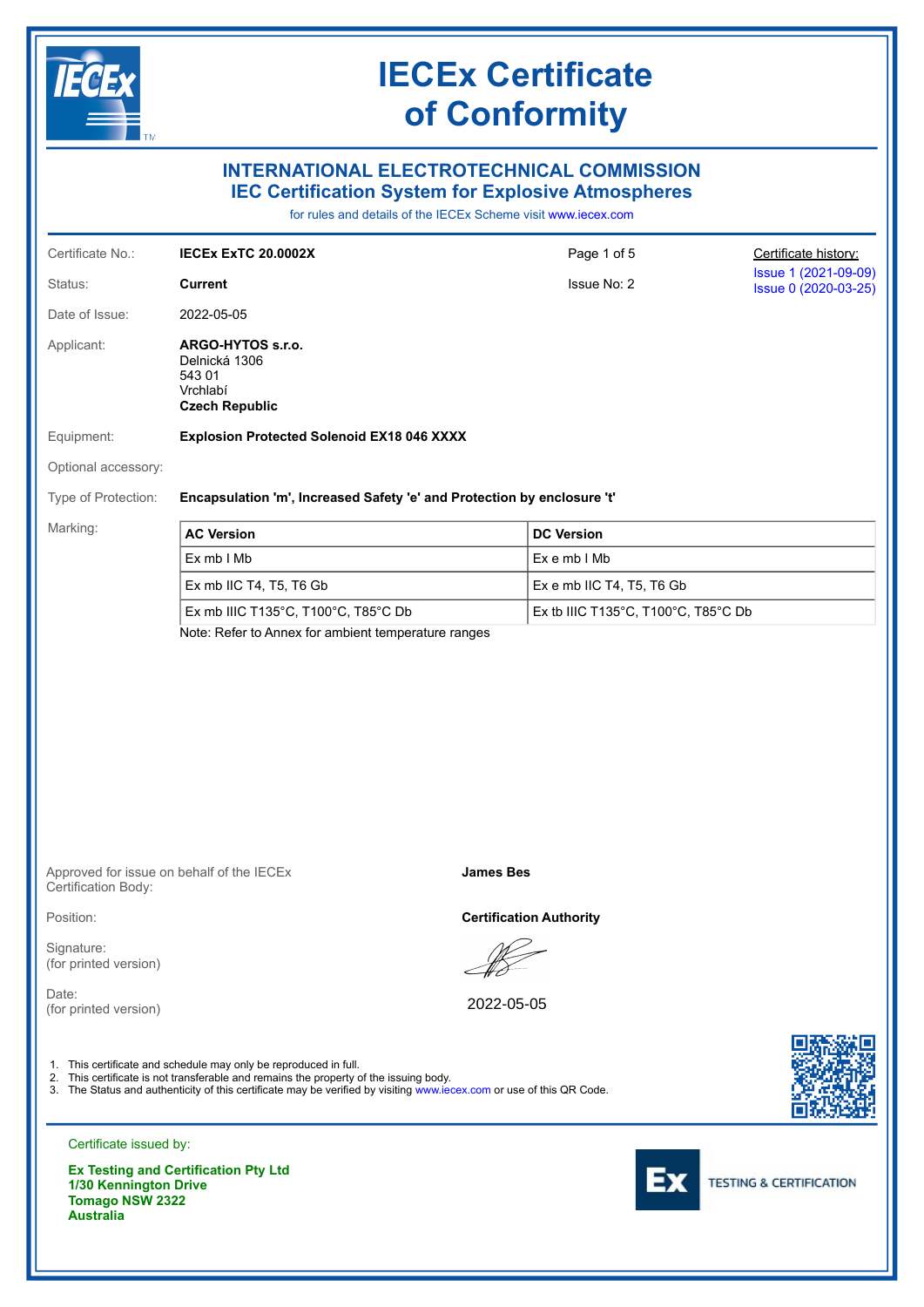

| Certificate No.:            | <b>IECEX EXTC 20.0002X</b>                                                                                                                                                                                                                                                                                                                                                                                                                                                                               | Page 2 of 5 |
|-----------------------------|----------------------------------------------------------------------------------------------------------------------------------------------------------------------------------------------------------------------------------------------------------------------------------------------------------------------------------------------------------------------------------------------------------------------------------------------------------------------------------------------------------|-------------|
| Date of issue:              | 2022-05-05                                                                                                                                                                                                                                                                                                                                                                                                                                                                                               | Issue No: 2 |
| Manufacturer:               | Schienle Magnettechnik + Elektronik GmbH<br>In Oberwiesen 3<br>88682 Salem-Neufrach<br>Germany                                                                                                                                                                                                                                                                                                                                                                                                           |             |
| Manufacturing<br>locations: | Schienle Magnettechnik + Elektronik<br>GmbH<br>In Oberwiesen 3<br>88682 Salem-Neufrach<br>Germany                                                                                                                                                                                                                                                                                                                                                                                                        |             |
|                             | This certificate is issued as verification that a sample(s), representative of production, was assessed and tested and found to comply with the<br>IEC Standard list below and that the manufacturer's quality system, relating to the Ex products covered by this certificate, was assessed and<br>found to comply with the IECEx Quality system requirements. This certificate is granted subject to the conditions as set out in IECEx Scheme<br>Rules, IECEx 02 and Operational Documents as amended |             |

**STANDARDS** :

The equipment and any acceptable variations to it specified in the schedule of this certificate and the identified documents, was found to comply with the following standards

| IEC 60079-0:2017<br>Edition: 7.0 | Explosive atmospheres - Part 0: Equipment - General requirements                              |
|----------------------------------|-----------------------------------------------------------------------------------------------|
| IEC 60079-18:2017<br>Edition:4.1 | Explosive atmospheres - Part 18: Protection by encapsulation "m"                              |
| IEC 60079-31:2013<br>Edition:2   | Explosive atmospheres - Part 31: Equipment dust ignition protection by enclosure "t"          |
| IEC 60079-7:2017<br>Edition: 5.1 | Explosive atmospheres - Part 7: Equipment protection by increased safety "e"                  |
|                                  | This Certificate <b>does not</b> indicate compliance with safety and performance requirements |

other than those expressly included in the Standards listed above.

#### **TEST & ASSESSMENT REPORTS:**

A sample(s) of the equipment listed has successfully met the examination and test requirements as recorded in:

Test Report:

DE/EPS/ExTR14.0049/01

Quality Assessment Report:

DE/EPS/QAR19.0010/04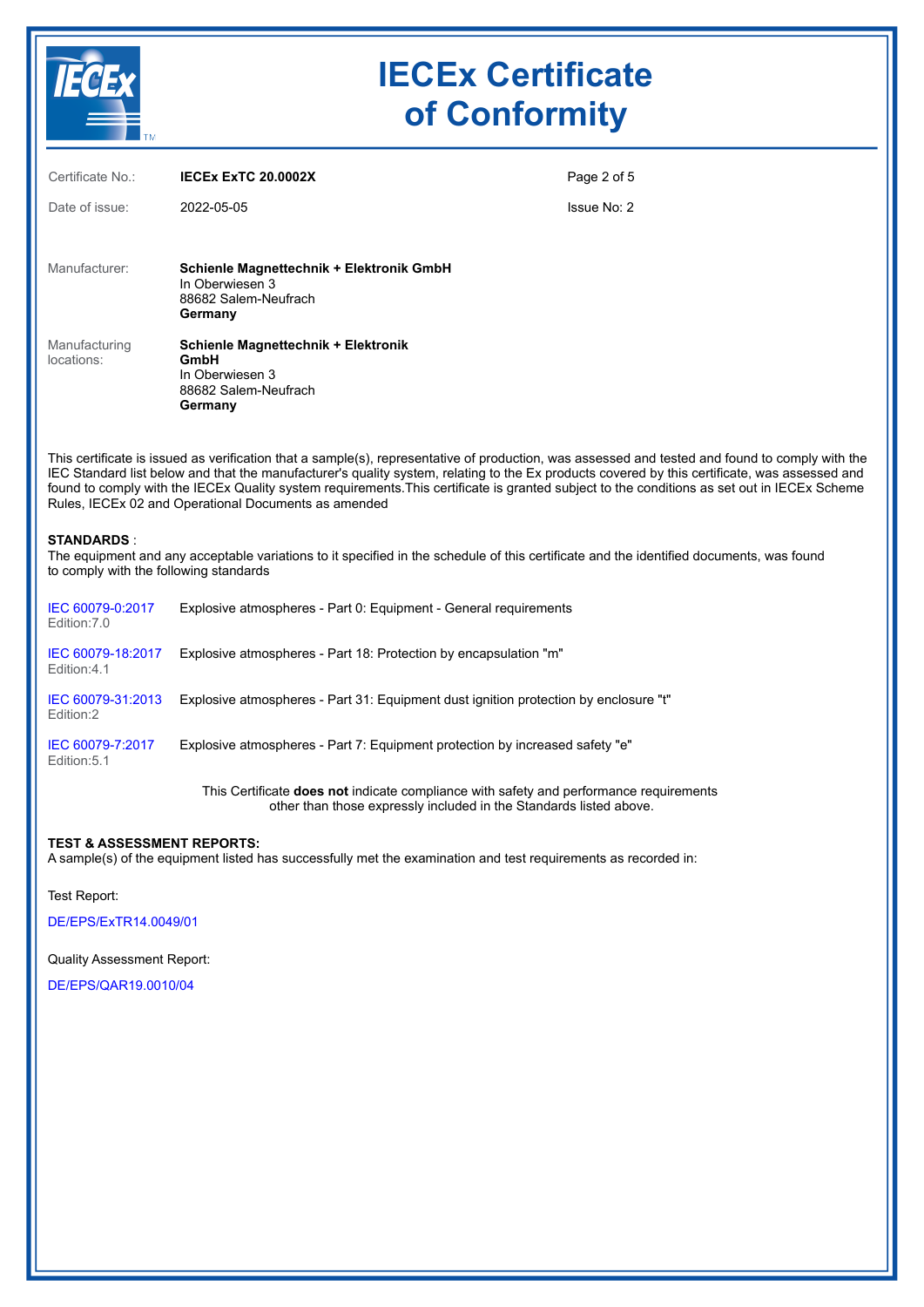

Certificate No.: **IECEx ExTC 20.0002X**

Date of issue: 2022-05-05

Page 3 of 5

Issue No: 2

#### **EQUIPMENT:**

Equipment and systems covered by this Certificate are as follows:

The Explosion protected solenoid type EX18 046 XXXX is an electromagnetic coil system which is used in the industry for linear or proportional switching of a valve or mechanical devices. The electrical energy is transformed via electromagnetic energy to a mechanical force. That linear movement is used for switching valves or other similar designed systems.

Electrical data:

| Rated voltage | 12V - 110V DC  |  |  |
|---------------|----------------|--|--|
|               | 110V - 230V AC |  |  |
| Rated power:  | 10W - 18W      |  |  |

Refer to Annex for further information.

**SPECIFIC CONDITIONS OF USE: YES as shown below:** Refer to Annex for Details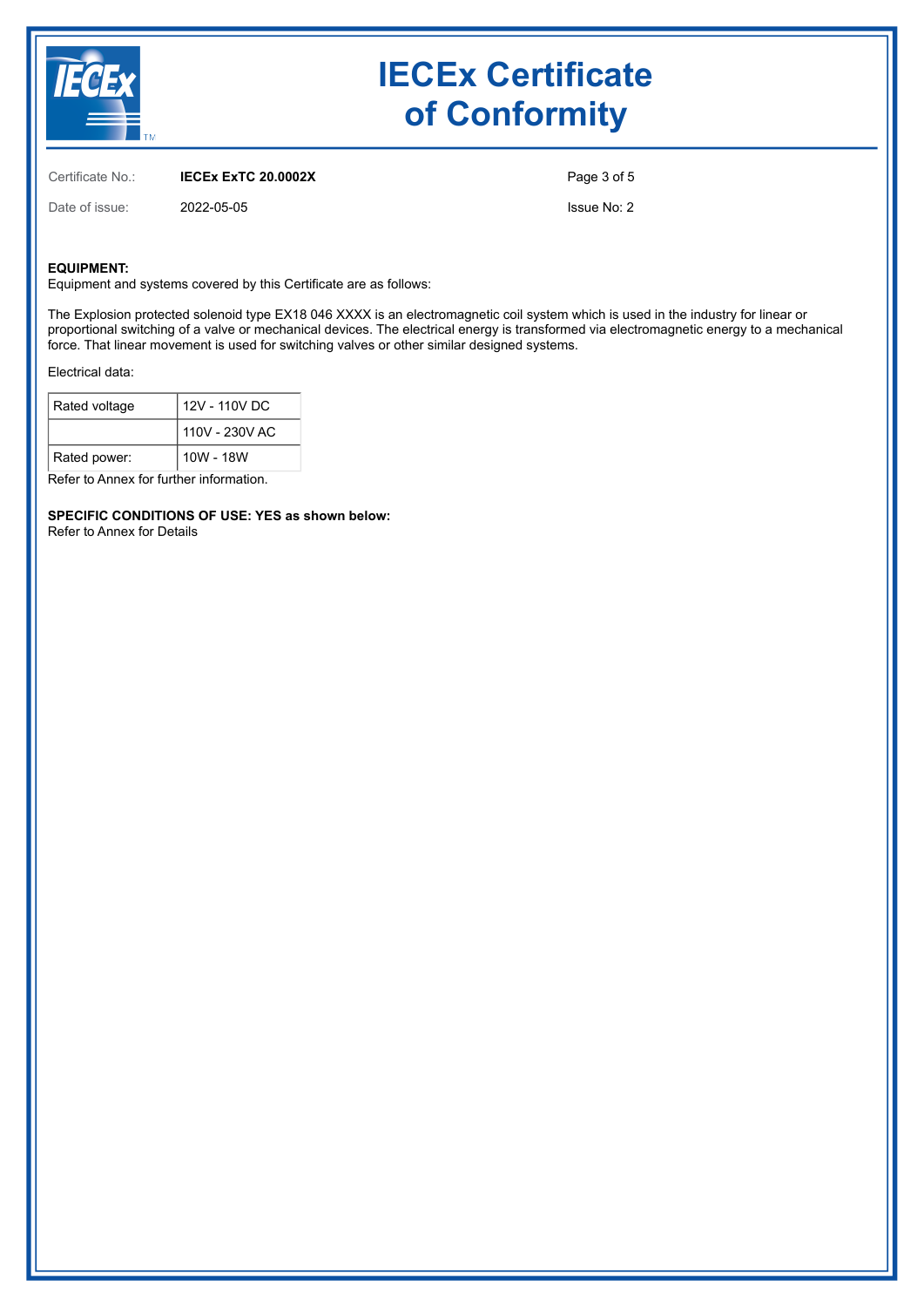

Certificate No.: **IECEx ExTC 20.0002X**

Page 4 of 5

Date of issue: 2022-05-05

Issue No: 2

**DETAILS OF CERTIFICATE CHANGES (for issues 1 and above)** Refer to Annex for Details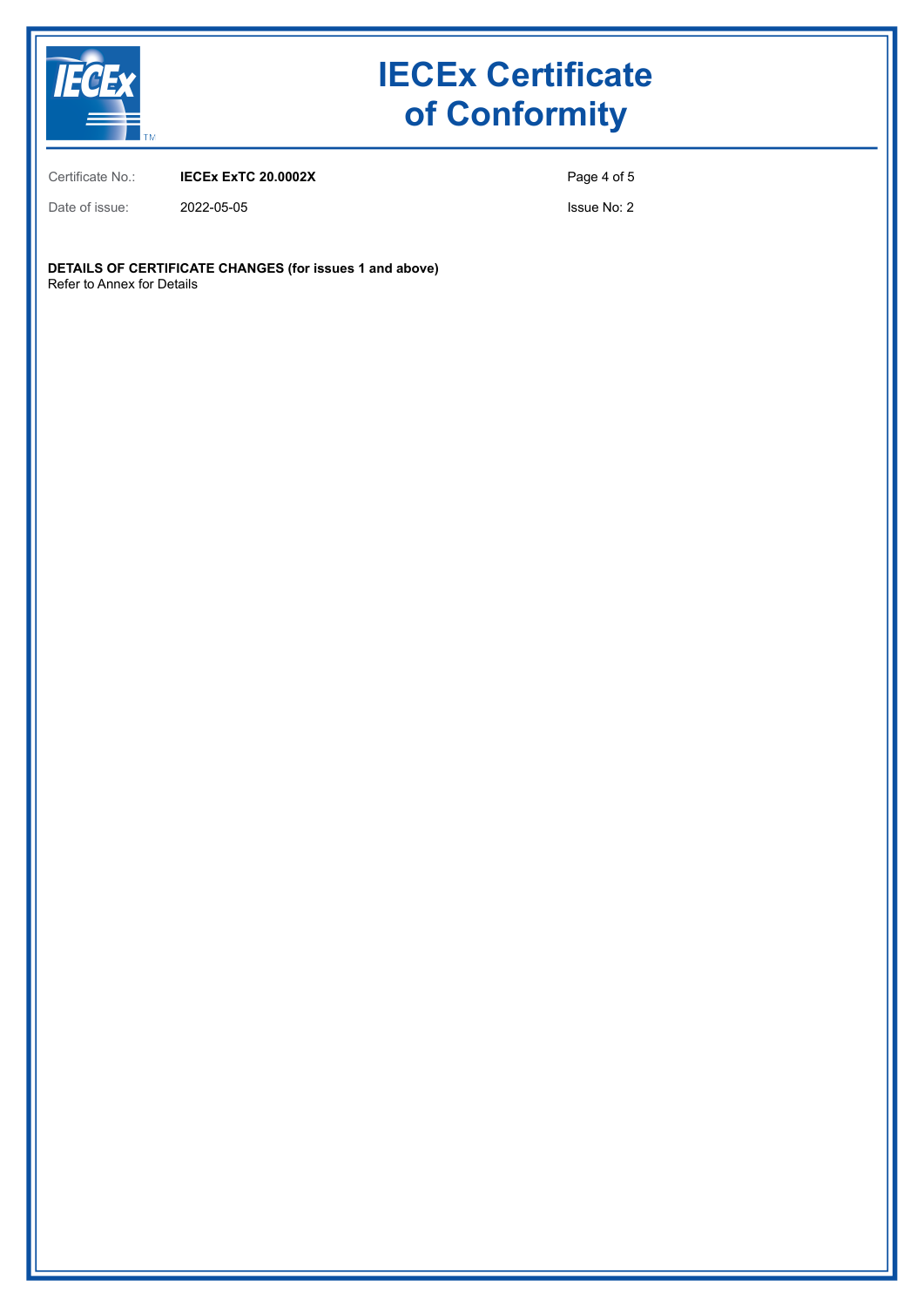

Certificate No.: **IECEx ExTC 20.0002X**

Page 5 of 5

Date of issue: 2022-05-05

Issue No: 2

#### **Additional information:**

Job 22036

**Annex:**

IECEx ExTC 20.0002X-2 Annex Final.pdf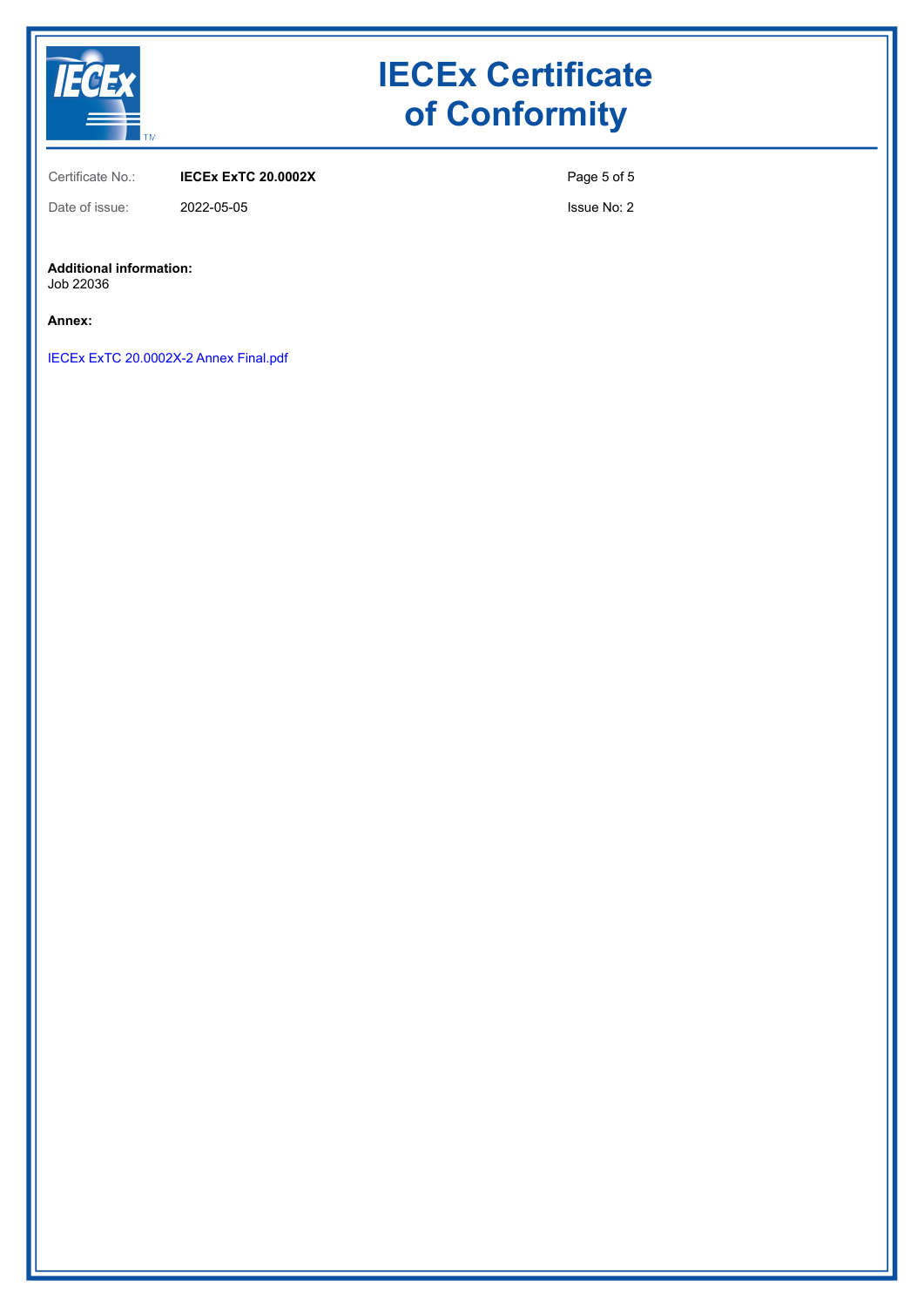

**Annexe for Certificate No.: IECEx ExTC 20.0002X Issue No.: 2**

**Annexe**

### **Description:**

This product was previously certified under IECEx EPS 14.0064X.

### **Specific Conditions of Use pertaining to Issue 0 of this Certificate:**

- 1. The ambient temperature ranges are: -40°C  $\le$  Tamb  $\le$  +70°C at temperature class T4 and power P<sub>N</sub>=10W -40°C ≤ Tamb ≤ +55°C at temperature class T5 and power P<sub>N=10</sub>W  $-40^{\circ}$ C  $\le$  Tamb  $\le$  +45°C at temperature class T6 and power P<sub>N</sub>=10W
	- $-40^{\circ}$ C  $\le$  Tamb  $\le$  +60°C at temperature class T4 and power P<sub>N</sub>=18W
- 2. The temperature of the process fluid is to be considered when determining the ambient temperature range and T class of the equipment. The process fluid is not to exceed 70°C.
- 3. The equipment is to be protected by a  $I_N \leq 3xI_G$  slow blow fuse as directed by the user manual.

#### **Drawing list pertaining to Issue 0 of this Certificate:**

#### **Manufacturer's Documents**

| Title:             | Drawing No.:      | Pages | Rev. Level: | Date:      |
|--------------------|-------------------|-------|-------------|------------|
| Schutzgehäuse A    | 01 EX01 020x 001  | 1     | 00          | 2013-07-31 |
| (Housing A)        |                   |       |             |            |
| Gehäuse            | 74 0102 046B 001  | 1     | 00          | 2014-06-13 |
| (Casing)           |                   |       |             |            |
| Befestigungsmutter | 74 0102 046B 006  | 1     | 00          | 2014-06-13 |
| (Fixing Nut)       |                   |       |             |            |
| Jochscheibe        | 74 0102 046B 029  | 1     | 00          | 2014-06-13 |
| (Yoke Disk)        |                   |       |             |            |
| Jochring           | 74 0102 046B 029B | 1     | 00          | 2014-06-17 |
| (Yoke)             |                   |       |             |            |
| Spulenkörper       | 74 1102 046B 007B | 1     | 00          | 2014-06-17 |
| (Bobbins)          |                   |       |             |            |
| Spulenkörper       | 74 1102 046B 007  | 1     | 00          | 2014-06-13 |
| (Bobbins)          |                   |       |             |            |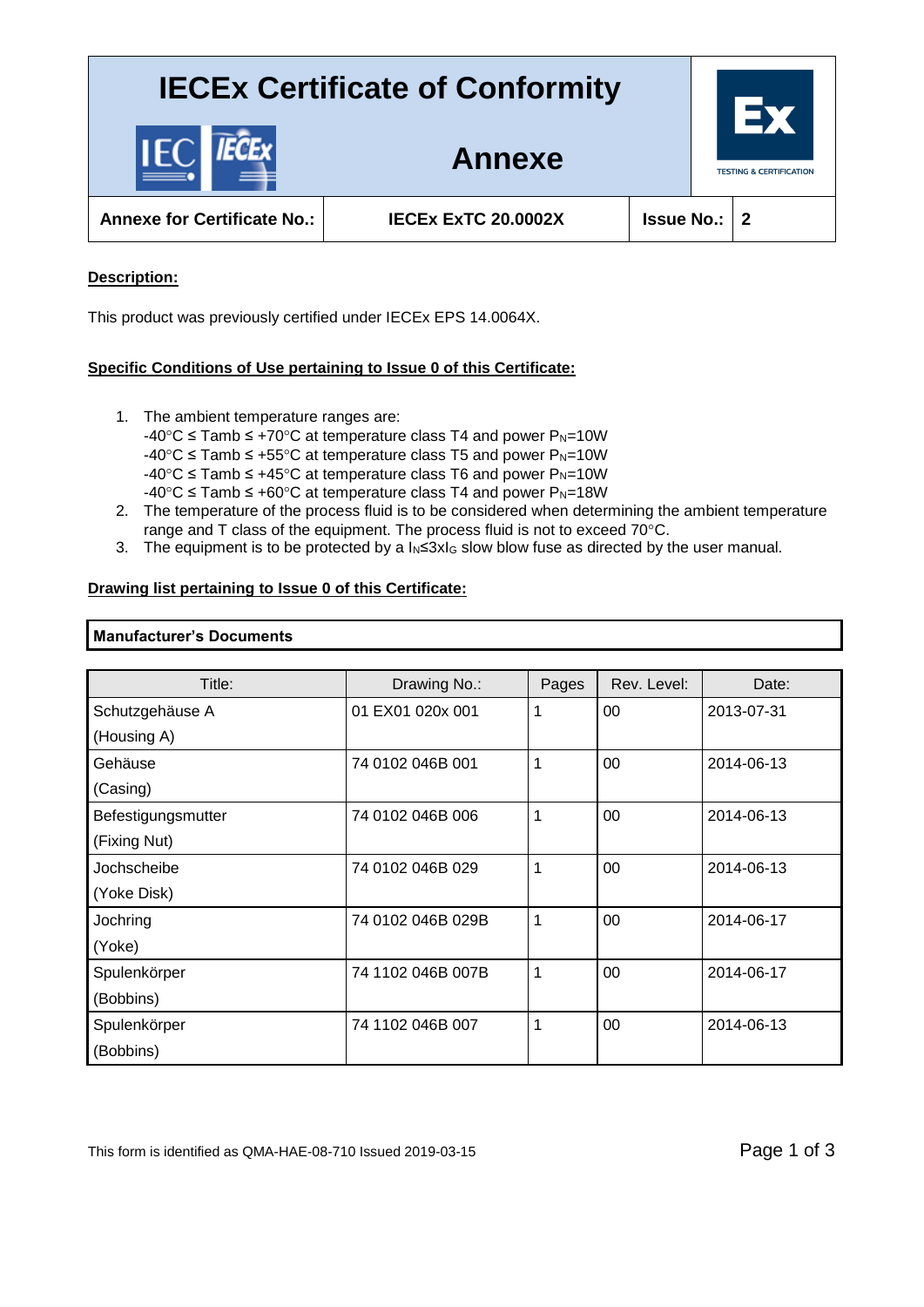

**Annexe**

**Annexe for Certificate No.: IECEx ExTC 20.0002X Issue No.: 2**

| Title:                                    | Drawing No.:      | Pages | Rev. Level: | Date:      |
|-------------------------------------------|-------------------|-------|-------------|------------|
| <b>Technical Description</b>              | T 30 / 2014       | 8     | ۰           | 2014-04-29 |
| Explosion protected solenoid              |                   |       |             |            |
| Typ: xx EX18 046x yzyz                    |                   |       |             |            |
| Steckergehäuse                            | xx EX18 046B 001  |       | 00          | 2014-02-19 |
| cable housing                             |                   |       |             |            |
| Steckergehäuse                            | xx EX18 046C 001  | 1     | 00          | 2014-02-19 |
| cable housing                             |                   |       |             |            |
| Erregersystem                             | 74 EX18 046x yzyz | 1     | 00          | 2014-06-03 |
| Explosion-proof coil system               |                   |       |             |            |
| Explosion-proof single stroke<br>solenoid | B 32 / 2014       | 6     | ٠           | Mar 2020   |
| Operating instructions                    |                   |       |             |            |
| Erregersystem                             | EX18 046 X X X X  | 3     | 03          | 2020-02-27 |
| excitation system                         |                   |       |             |            |
|                                           |                   |       |             |            |

### **Variations permitted by Issue 1 of this certificate:**

This issue of the certificate is to replace the expired QAR which has expired with DE/EPS/QAR19.0010/03.

## **Specific Conditions of Use pertaining to Issue 1 of this certificate:**

No variations from previous issues.

Drawings Associated with the Issue 1 of this Certificate:

No changing of the drawings from the previous issue.